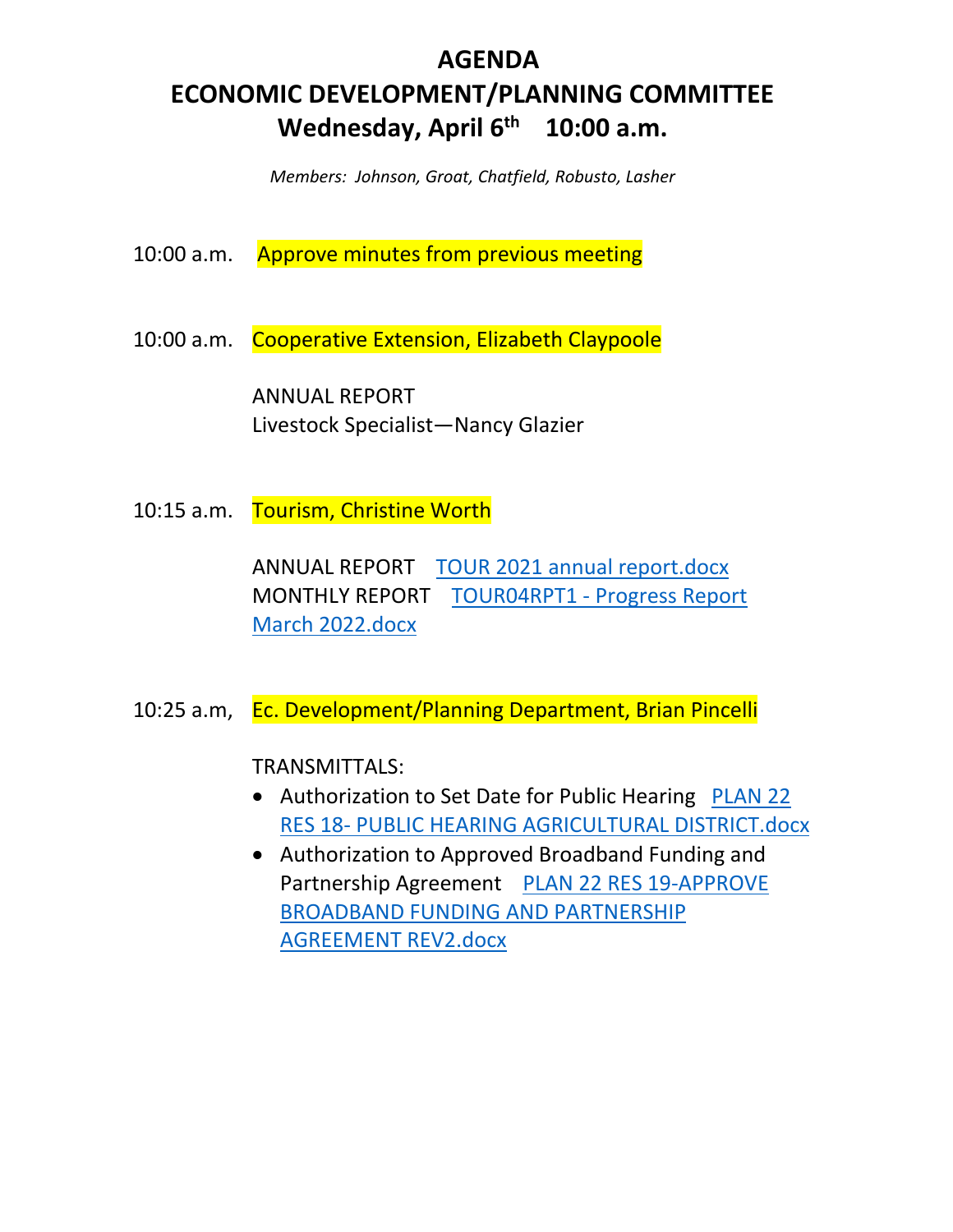## Christine Worth – Director

- Attended Newark DRI Local Planning Committee
- Attended FLRTC Executive Board Conference Call
- Attended FLRTC Board Meeting
- Attended Bicentennial Committee Meeting
- Attended Lake Ontario Wine Trail Meeting
- Attended The Western NY Sport and Travel Show
- Met with Visitor Guide Graphic Designer
- Met with Joan Wallace regarding Lyons Pocket Park Grant application
- Attended Department Head Meeting
- Attended Tour De Cure 2022 planning meeting

## Notes

- Advertising
	- Finalized Summer Ads, Upstate Summer Guide, NYup Summer Guide, Finger Lakes Times
	- **Finalized ad in Wayne County Fact Book, through Finger Lakes Times**
	- **UI** Visit Rochester
	- Finalized Summer/Fall Ad in Living Bird magazine
	- Note phasing on 800 number on publications.
	- **Glass sponsorship confirmed for Taste of Wayne County**
- I Love NY / Matching Funds
	- Grant Program 2022
		- o Funding has not arrived yet.
- Sport Shows
	- WNY **Sport** & Travel Expo, Hamburg March 2022
- Staffing
	- **Te Tourism Assistant position is posted through human resources; position** will to be filled in June.
	- **Updating checklists and procedures for both account clerk & Tourism** Assistant position.
	- We are organizing operational binders for policies and procedures.
- Tourism Updates
	- April 2022 electronic newsletter. Highlight tourism website's event section and process of adding events.
	- **Highlight small business recognition promotion**
- Visitor's Guide
	- Follow up with visitor guide partners
	- Reviewing new businesses
	- Reviewing content
	- Reviewing 2022 design and potential changes

## **Chris Kenyon – Outdoor Recreation Coordinator**

- Weekly fishing reports, phone, web and e-mails.
- Zoom with outdoor writers. New fishing regulations.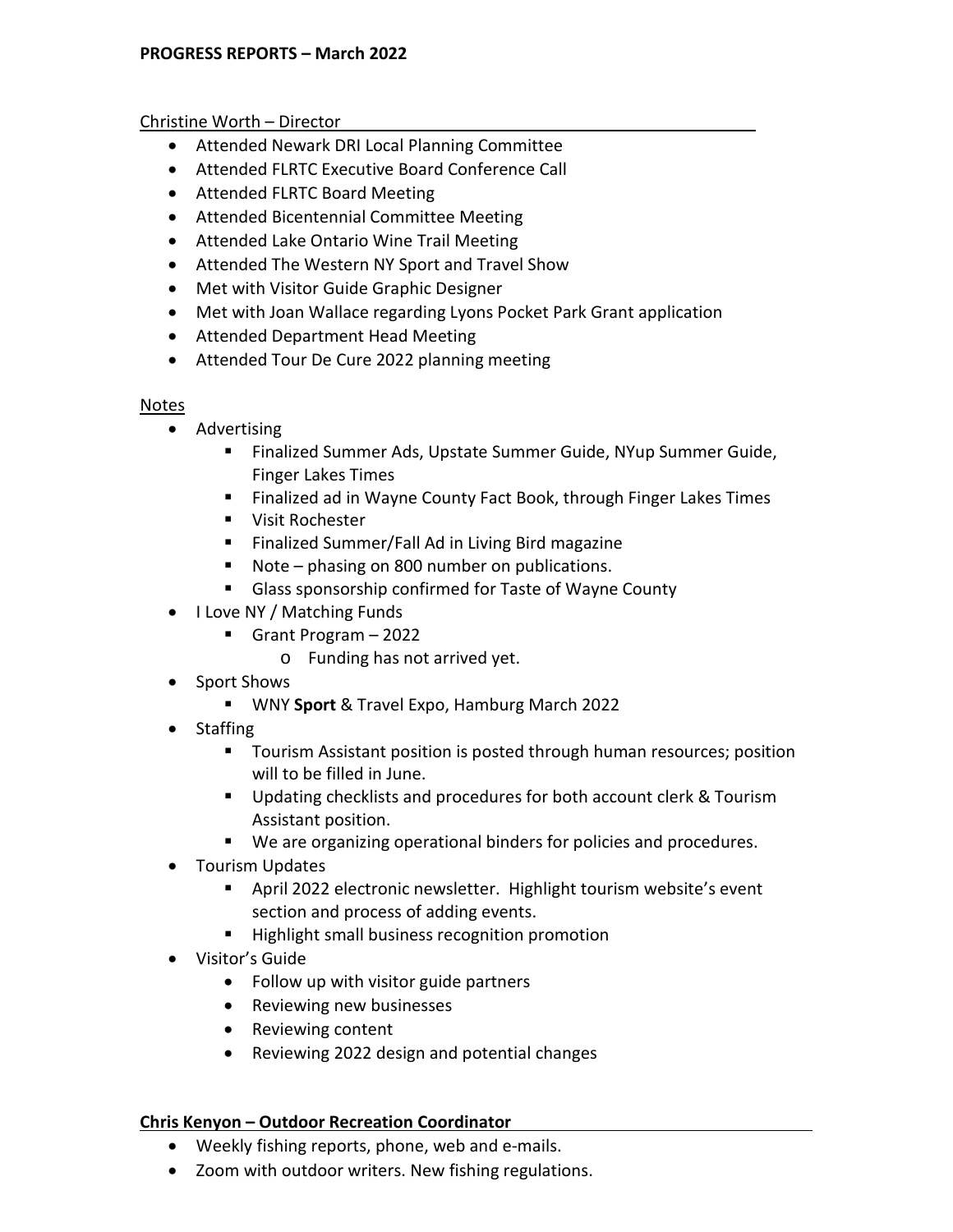- Attended Hamburg trade show.
- Assist with promotion of Clyde Savannah Student Anglers' Association's Kids Fishing Day. (May 21<sup>st</sup>)
- Finalize new ad for New York Outdoor News.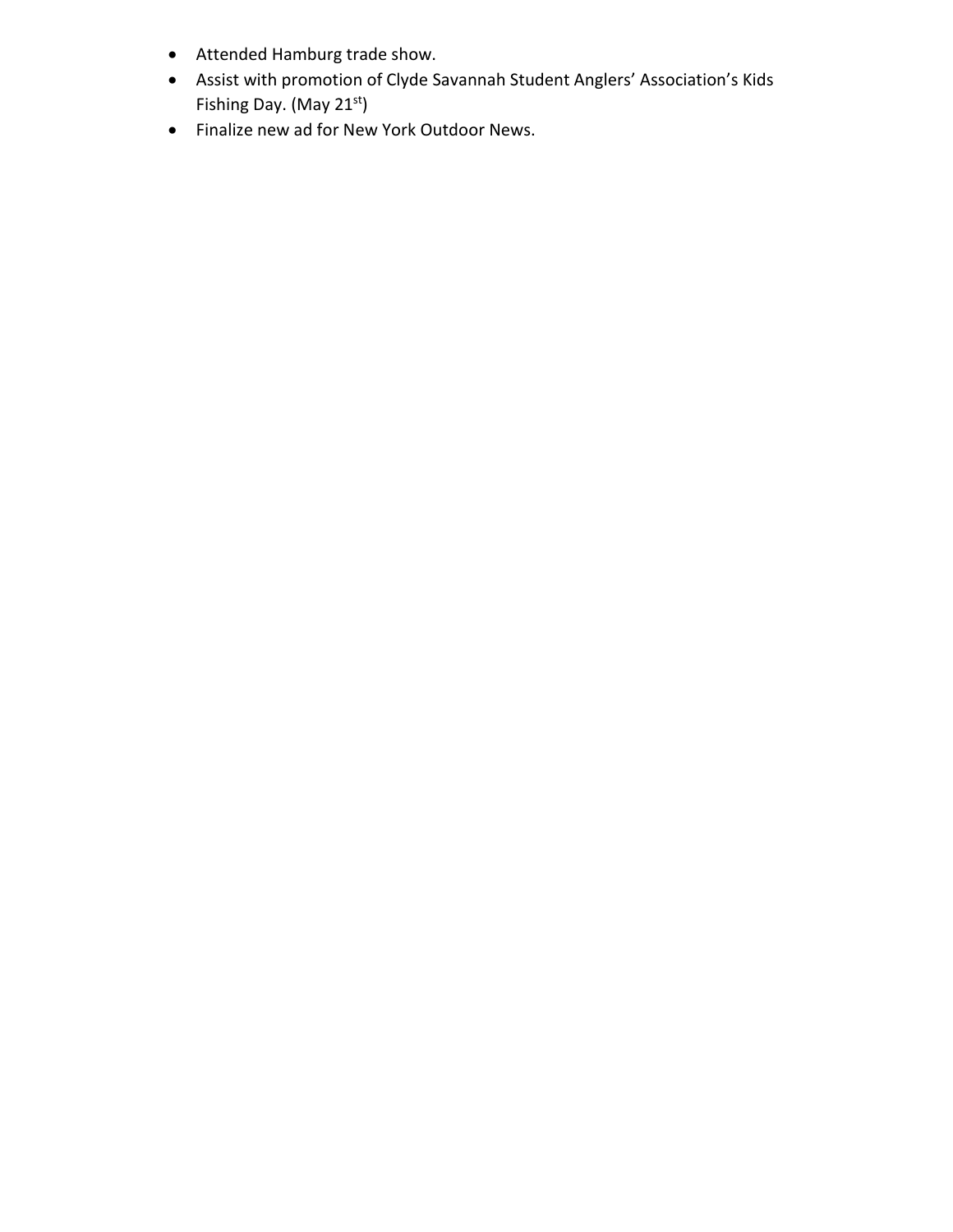**RESOLUTION TRANSMITTAL** 

Committee No. 4 Date: 4/6/2022 Committee Chair: Scott Johnson Department Head: Brian Pincelli

#### **RESOLUTION TO SET PUBLIC HEARING FOR INCLUSION OF LAND IN A CERTIFIED AGRICULTURAL DISTRICT**

WHEREAS, the Board of Supervisors, as required by NYS Agriculture and Markets Law 303-b, designated January 1 to January 31, as the annual 30 day review period when landowners may submit a request to the County for inclusion in certified agricultural districts prior to established agricultural district review periods; and

WHEREAS, landowner(s) have submitted a request to include their land in a certified agricultural district, and

WHEREAS, before this property can be formally included in the Agricultural District No. 1, the Board of Supervisors must hold a public hearing; now, therefore be it

RESOLVED, that the Board of Supervisors will hold a public hearing for the modification of Agricultural District No. 1 on Tuesday, May 17, 2022 at 9:05 A.M. in the Supervisors Chambers of the Wayne County Courthouse, 26 Church Street, Lyons, and be it further

RESOLVED, that the Clerk of the Board is hereby authorized and directed to publish notice in the legal newspapers for the County for the first available publication.

|              |  |                                                                                                      | Budgeted: yes <u>X</u> no Proposed Cost: 575 Reimbursed Amount County County cost 75                                                     |
|--------------|--|------------------------------------------------------------------------------------------------------|------------------------------------------------------------------------------------------------------------------------------------------|
|              |  |                                                                                                      | Departmental transfer \$_________________________________from Account No. ___________________________ to Account No. ___________________ |
|              |  |                                                                                                      |                                                                                                                                          |
|              |  |                                                                                                      |                                                                                                                                          |
|              |  |                                                                                                      |                                                                                                                                          |
|              |  |                                                                                                      |                                                                                                                                          |
|              |  |                                                                                                      | Clerk, Board of Supervisors                                                                                                              |
| Referred to: |  |                                                                                                      |                                                                                                                                          |
|              |  | Committee: ______Ayes ______ Nays _______ Date: ___________Signature: ______________________________ |                                                                                                                                          |